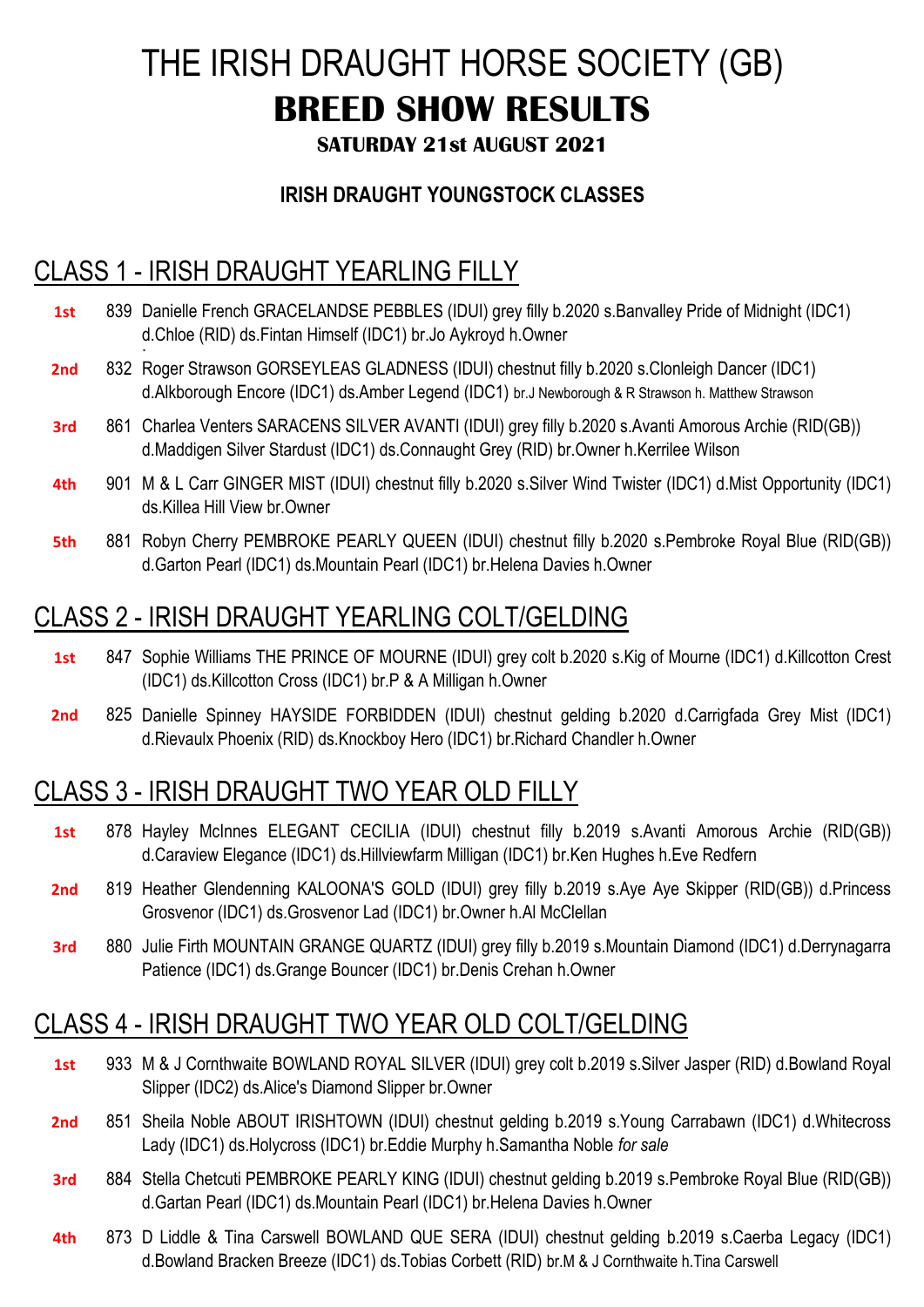- **5th** 813 Trudy Goulding CLONCASTLE AMBASSADOR (IDUI) grey colt b.2019 s.Fast Silver (IDC1) d.Derradda Mist ds.Gurraun Zidane (IDC1) br.David Doyle h.Adam Birch
- **6th** 872 Vanessa Francis CARALACKEY LAD (IDUI) roan gelding b.2019 s.Scrapman (IDC1) d.Bishopstown Girl (IDC1) ds.Moutain Diamond (IDC1) br.Brian Duffy

### CLASS 5 - IRISH DRAUGHT THREE YEAR OLD FILLY

- **1st** 849 Maria Williams SILVER LILY OF MOURNE (IDUI) grey filly b.2018 s.King of Mourne (IDC1) d.Killcotton Crest (IDC1) ds.Killcotton Cross (IDC1) br.P & A Milligan h.Danielle Williams
- **2nd** 810 Richard & Claire Chandler HAYSIDE DOLLY PEG (IDUI) grey filly b.2018 s.Carrigfada Grey Mist (IDC1) d.Rievaulx Abbey (IDC1) ds.Avanti Amorous Archie (RID(GB)) br.Owner h.Claire Chandler
- **3rd** 868 Thomas Shiels CORGARY SEACREST (IDUI) grey filly b.2018 s.Moylough Bouncer (IDC1) d.Corgary Misty (RID) ds.Sea Crest (IDC1) br.Kevin Noone h.Lauren Allen *for sale*
- **4th** 824 Peter Dodsworth CLOONDALAGAN SPELLBOUND (IDUI) chestnut filly b.2018 s.Cloneyhea Spellbound (IDC1) d.Gurraun Aroma (IDC1) ds.Roma Caen Hill Flight (IDC2) br. D Cosgrove h.Owner
- **5th** 806 Rebecca McDonald LISNACLEA ARTHURS INDULGENCE (IDC2) grey filly b.2018 s.Cloneyhea Paddy (IDC1) d.Shanavour Lady (IDC1) ds.Rosheen Yeats (IDC1) br.Kenneth Holmes h.Owner

#### CLASS 6 - IRISH DRAUGHT THREE YEAR OLD UN-INSPECTED COLT/GELDING

- **1st** 931 Simon & Emily Slann CONNAUGHT HERO (IDUI) bay gelding b.2018 s.Cloonacouneen Grandpa (IDC1) d.Mountpelier Tomboy (RID) ds.Ballinrobe Boy (IDC1) br.Brendan Gardiner h.Emily Slann
- **2nd** 833 Roger Strawson GORSEYLEAS HUNTER'S MOON (IDUI) grey roan colt b.2018 s.Aye Aye Skipper (RID(GB)) d.Foxford Taras Dream (IDC1) ds.Clew Bay Bouncer (IDC1)br. John Newborough h.Matthew Strawson
- **3rd** 843 Fiona Smith OLIVER'S SILVER STAR (IDUI) grey gelding b.2018 s.Heigh Ho Silver (IDC1) d.Ballinmore Bethany (IDC1) ds.Rebelara (IDC1) br.Oliver Whiteley h.Owner
- **4th** 820 Helen Plant GRACELANDSE BAMM-BAMM (IDUI) grey gelding b.2018 s.Bannvalley Pride of Midnight (IDC1) d.Chloe (RID) ds.Fintan Himself (IDC1) br.Jo Aykroyd h.Owner
- **5th** 840 Amy Short KING CHARLIE BOY (IDUI) bay gelding b.2018 s.Tors Gentleman Farmer (IDC1) d.Lady Lisa (IDC2) ds.Creggan Emperor (IDC1) br.Thomas Gilligan h.Owner

#### **IRISH DRAUGHT SPORT HORSE MARES, FOALS & YOUNGSTOCK**

### CLASS 7 - ID SPORT HORSE YEARLING

- **1st** 908 Kylie Knowles KMOSCAR SUPREME DANCER (SPR) dark bay filly b.2020 s.Corrindon Dancer (IDC1) d.Faye Thornton ds.Lotation br.Ownerh.Owner
- **2nd** 909 Kaleigh McClure DIAMOND IN THE MOONLIGHT (SPR) chestnut filly b.2020 s.Carrigfada Diamond (IDC2) d.Doris ds.Diamond Duke (G2ID) br.Owner h.Christopher White

### CLASS 8 - ID SPORT HORSE TWO & THREE YEAR OLD

- **1st** 823 Deborah Paul QUEEN BEE (SPR) liver chestnut filly b.2019 s.Mountain Poetic Justice (SPR) d.Killossery Corgary Penny (TSR) ds.Loughehoe Guy br.Owner h.Hannah Norris
- **2nd** 879 Janet Stewart HAYBELLS LOLITA (SPR) chestnut filly b.2018 s.Mountain Poetic Justice (ISH) d.Calm Sea (PTBA) d.Scindian Sultan br.Owner h.Deborah Allen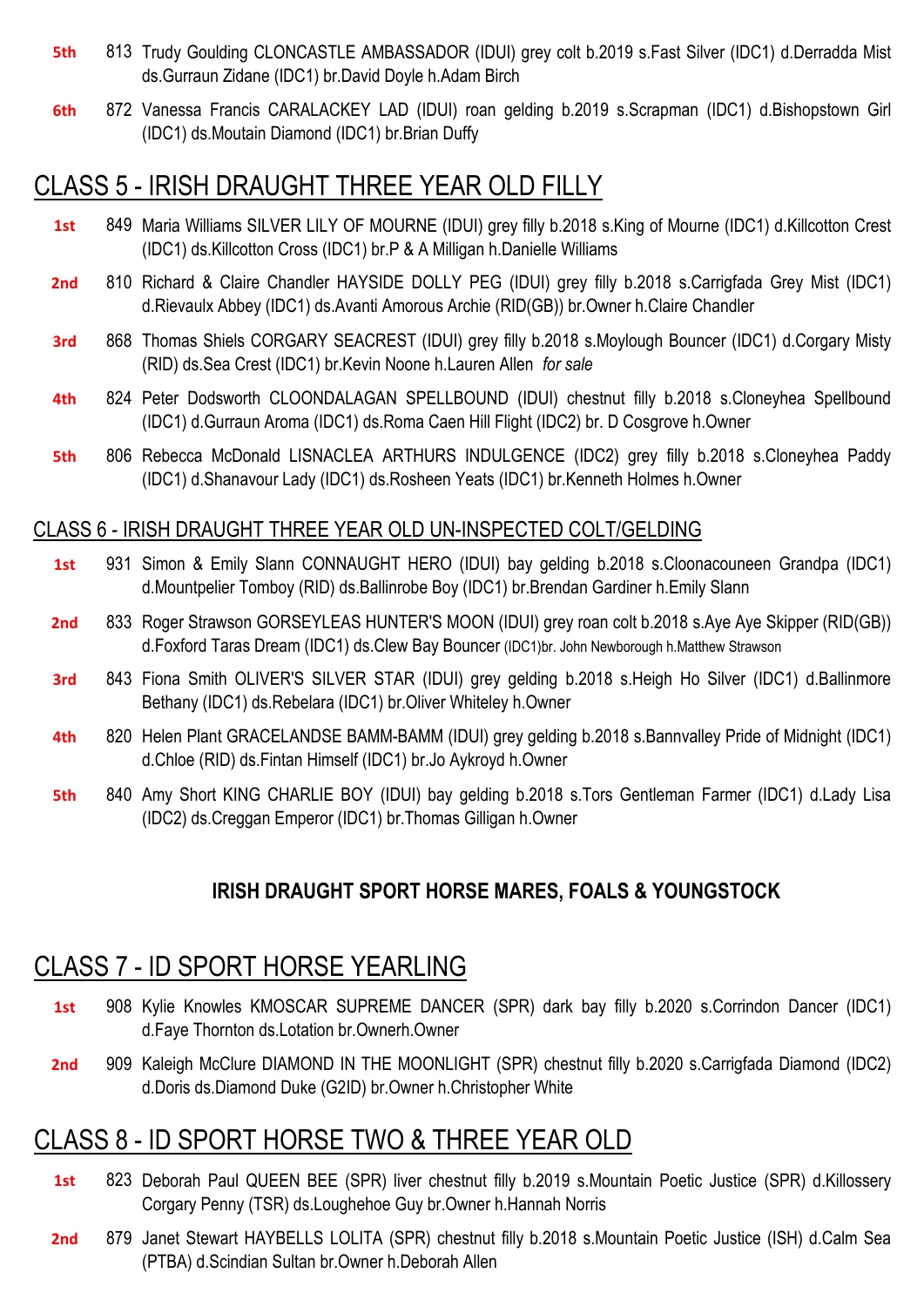- **3rd** 925 Rebecca Watson YORKIES MAGIC DELIGHT (SPR) grey colt b.2018 s.Skip and Sea (IDC1) d.Sapphires Magic (SHR) ds.Yorkies Midnight Caller (SHR) br.Gina Exley *for sale*
- **4th** 815 Joanne Mosley GRACELANDSE SHOWTIME (SPR) grey filly b.2018 s.Bannvalley Pride of Midnight (IDC1) d.Precilla (SPR) ds.Gold Cruise br.Jo Aykroyd h.Roy Haggerty

## CLASS 9 - ID SPORT HORSE FOAL, FILLY OR COLT

- **1st** 912 Bell Tower Stud BELL TOWER WELTERWEIGHT bay colt b.20 Jun 2021 s.Future Gravites (SHB/AES) d.Beechmore Banrion Milis (IDC1) ds.Grosvenor Lad (IDC1) br.Owner h.Owner *for sale*
- **2nd** 919 Thomas Shiels HARRY chestnut colt b.May 2021 s.Big Star (KWPN) d.Flagmount Amber Rose (IDC1) ds.Amber Glen (IDC1) br.Owner h.Lauren Allen
- **3rd** 817 Darren Mottershead UNNAMED brown filly foal b.30 May 2021 s.Tiger Attack(WB/PTA d.Westswoods Scarlet Lady (SHR) ds.Yorkies Midnight Caller (SHR) br.Owner h.William Moran
- **4th** 893 Alex Andrews KILMOVEE HIGH HOPES grey filly b.10 May 2021 s.Kilmovee White Hero (IDC1) d.Augherderry Lass (ISH) ds.Dungimmon Star King (IDC2) br.Owner h.Jenton Hollingum *for sale*

### CLASS 10 - ANY BREED BROOD MARE

- **1st** 816 Darren Mottershead WESTSWOODS SCARLET LADY brown mare b.2007 s.Yorkies Midnight Caller (SHR) d.Sweet Dream ds.No Submission br.Mrs S Pybus h.Owner
- **2nd** 892 Alexa Andrews AUGHERDERRY LASS (ISH) chestnut mare b.2008 s.Dungimmon Star King (IDC2) d.Moyne Lady Rose (ISH) ds.Castana (IDC1) br.Henry Crean h.Owner

#### **MATURITY IN HAND**

### CLASS 11A - IRISH DRAUGHT & ID SPORT HORSE MATURITY IN-HAND FEMALE

- **1st** 844 Ann Western TOUX ULA (IDC1) chestnut mare b.2009 s.Caerba Legacy (IDC1) d.Maeve (RID) ds.Huntingfield Proud Tim (IDC1) br.Owner h.Owner
	- 2nd 809 Richard & Claire Chandler HAYSIDE BRITANIA (IDC1) chestnut mare b.2016 s.Corrindon Dancer (IDC1) d.Rievaulx Phoenix (RID) ds.Knockboy Hero (IDC1) br.Owner h.Bruce Langley-McKim
	- **3rd** 829 Kathryn Riddle COOLOO CLOVER (IDUI) chestnut mare b.2011 s.Mountain Diamond (IDC1) d.My Clover Queen (IDC1) ds.Golden Trump (IDC1) br.Patrick Finnegan Snr h.Owner
		- 834 Janet Sarsfield HIGHFIELD ROSIE BAN (IDUI) grey mare b.2017 s.Carrickcottage Star (IDC1) d.Glorias Gaze (IDC1) ds.Fintan Himself (IDC1) br.Breda Sheerin h.Owner
- **4th** 854 Kay Ainsworth HEATHERDALE FINALITY (IDC1) grey mare b.2015 s.Balmoral's Charlie Boy (IDC1) d.Franklyns Silver Crest (IDC1) ds.Hawklands Silver Prince (IDC1) br.Kay Chapman h.Owner
- **5th** 918 Nick & Laura Edwards LAIGHLANDS CAOL LOCH AILLSE (IDC1) chestnut mare b.2014 s.Classic Scott (IDC1) d.Stoneygate Contessa (RID) ds.Enniskeane Pride (IDC1) br.A & O Webster h.Nick Edwards
- **6th** 818 Sarah Ruddock WOODCLOSE MOUNTAIN MIST (IDC2) grey mare b.2010 s.Mourne Mountain Star (IDC1) d.Mountain Dew (RID) ds.Moutain Prince (IDC1) br.Susan Benson h.Owner

## CLASS 11B - IRISH DRAUGHT AND ID SPORT HORSE MATURITY IN-HAND MALE

**1st** 926 Clare Limond CAPPA GATSBY (IDUI) grey gelding b.2014 s.Millhollow Stroller (IDC1) d.Cappa Princess (RID) ds.Agherlow (IDC1) br.James Quinn h.Barrie Limond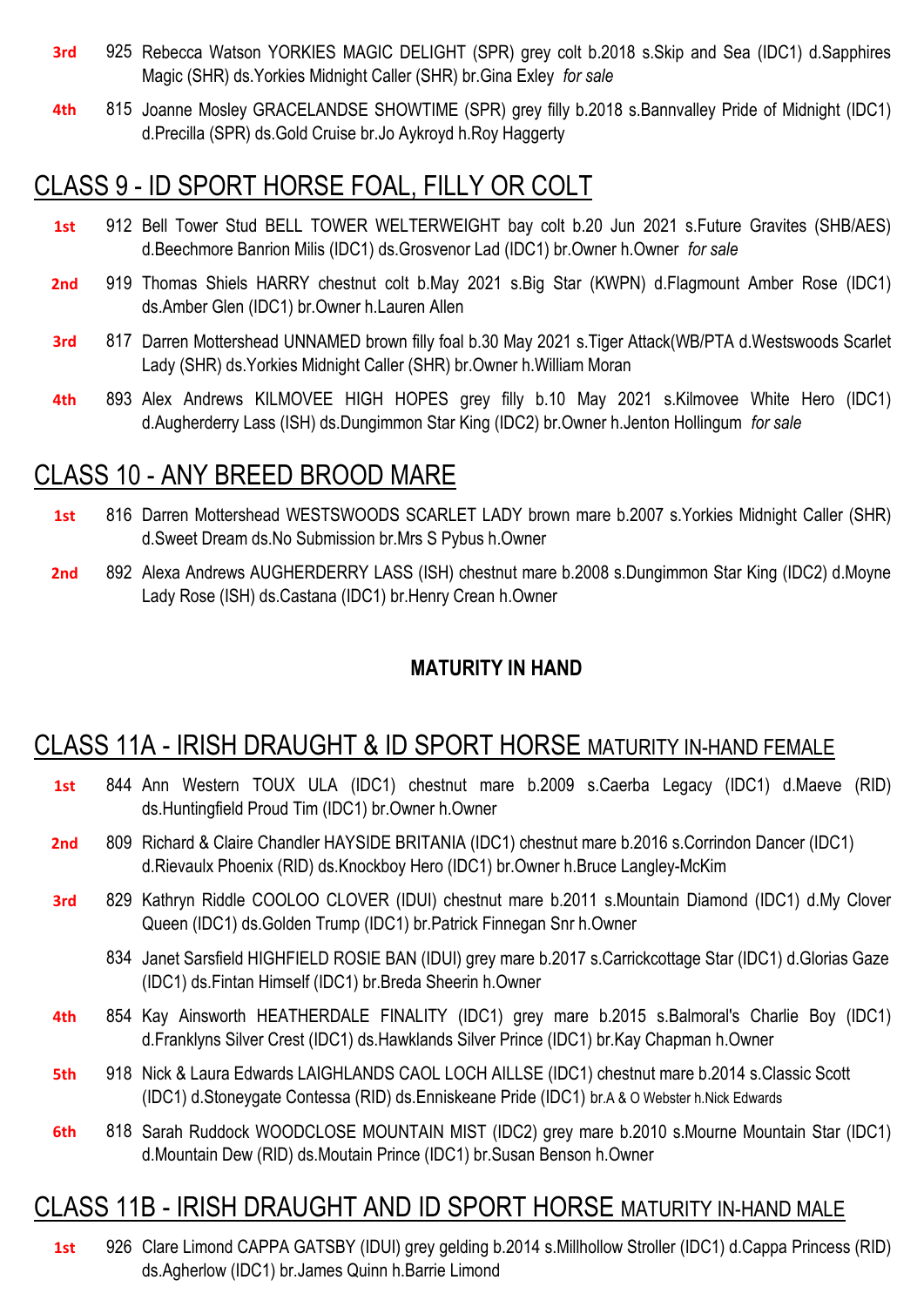- **2nd** 862 Kerrilee Wilson SILVER MADDISON (IDUI) black gelding b.2016 s.Blackwater (RID) d.Maddigen Silver Stardust (IDC1) ds.Connaught Grey (RID) br.Owner h.Owner
- **3rd** 841 Carole Harrison CAPPA NOAH (IDUI) grey gelding b.2012 s.Cappa Cassanova (IDC1) d.Cappa Princess (RID) ds.Agherlow (IDC1) br.James Quinn r.Owner
- **4th** 801 Jenny Needham WARDTOWN COTTON (IDUI) grey gelding b.2011 s.Killcotton Cross (IDC1) d.Wardtown Rosie (RID) ds.Sir Rivie (IDC1) br.Patrick Patton r.Owner

#### **IRISH DRAUGHT MARES AND FOALS**

#### CLASS 12 - IRISH DRAUGHT GRADED MARE 3 YEARS & OVER WITH FOAL AT FOOT

- **1st** 837 Doreen Hoare RANDALSTOWN GOLDSTREAM (IDC1) liver chestnut mare b.2010 s.Agherlow (IDC1) d.Sky Delta (RID) ds.Luke Skywalker (IDC1) br.Peter Harrow h.Tony Wareham
- **2nd** 911 Bell Tower Stud BEECHMORE BANRION MILIS (IDC1) liver chestnut mare b.2006 s.Grosvenor Lad (IDC1) d.Culleens Glidawn Lady (RID) ds.Glidawn Diamond (IDC1) br.Ms Cooke & Fitzpatrick h.Owner
- **3rd** 865 Sarah Duce WESTSIDE RUBY (IDC1) chestnut mare b.2013 s.Aye Aye Skipper (RID(GB)) d.Derreen Lass (RID) ds.Touch of the Blues (IDC1) br.Mark Fitton h.Owner
- **4th** 830 Roger Strawson IZZYFREE ON THE HILL (IDC2) grey mare b.2014 s.Harkway Lionhawk (IDC1) d.Inisfree Top of the Hill (IDC1) ds.Elm Hill (IDC1) br.Eddie Murphy h.Eryn Gamester
- **5th** 890 Alexa Andrews MISS FLAGMOUNT GINGER (IDC1) chestnut mare b.2004 s.Welcome Flagmount (IDC1) d.Cloonacastle Countess (RID) ds.Grey Macha (IDC1) br.T J Gibbons h.Beth Andrews
- **6th** 870 Gillian Black BISHOPSTOWN GIRL (IDC1) grey mare b.2008 s.Moutain Diamond (IDC1) d.Uhbi Fhaili Duchess (IDC1) ds.Ballirobe Boy (IDC1) br.Joanne Maguire h.Owner

### CLASS 13 - IRISH DRAUGHT FILLY FOAL

- **1st** 928 Jo Aykroyd GRACELANDSE GOLD chestnut filly b.9 May 2021 s.Bannvalley Pride of Midnight (IDC1) d.Franklyns Silver Crest (RID) ds.Hawklands Silver Prince (IDC1) br.Owner h.Owner
- **2nd** 891 Alexa Andrews STEEPLE VIEW A TWIST OF SPICE grey filly b.9 Jun 2021 s.Silver Wind Twister (IDC1) d.Miss Flagmount Ginger (IDC1) ds.Welcome Flagmount (IDC1) br.Owner h.Melissa Owen *for sale*
- **3rd** 866 Sarah Duce UPLANDS DANCING QUEEN liver chestnut filly b.29 Apr 2021 s.Corrindon Dancer (IDC1) d.Westside Ruby (IDC1) ds.Aye Aye Skipper (RID(GB)) br.Owner h.Owner *for sale*
- **4th** 900 M & L Carr TWISTER'S OPPORTUNITY grey filly b.30 Mar 2021 s.Silver Wind Twister (IDC1) d.Mist Opportunity (IDC1) ds.Killea Hill View (IDC2) br.Owner
- **5th** 871 Gillian Black WHINNEY ROYD DIAMOND LASS grey filly b.May 2021 s.Hollypark Diamond (IDC1) d.Bishopstown Girl (IDC1) ds.Mountain Diamond (IDC1) br.Owner h.Owner

## CLASS 14 - IRISH DRAUGHT COLT FOAL

- **1st** 838 Doreen Hoare UNNAMED liver chestnut colt b.10 May 2021 s.Ballybrack Diamond (IDC2) d.Randalstown Goldstream (IDC1) ds.Agherlow (IDC1) br.Owner h.Vicky Keets
- **2nd** 914 Bell Tower Stud BELL TOWER RED JASPER chestnut colt b.15 May 2021 s.Silver Wind Twister (IDC1) d.Ballynamona Lady (IDC1) ds.Star Kingdom (IDC1) br.Owner h.Owner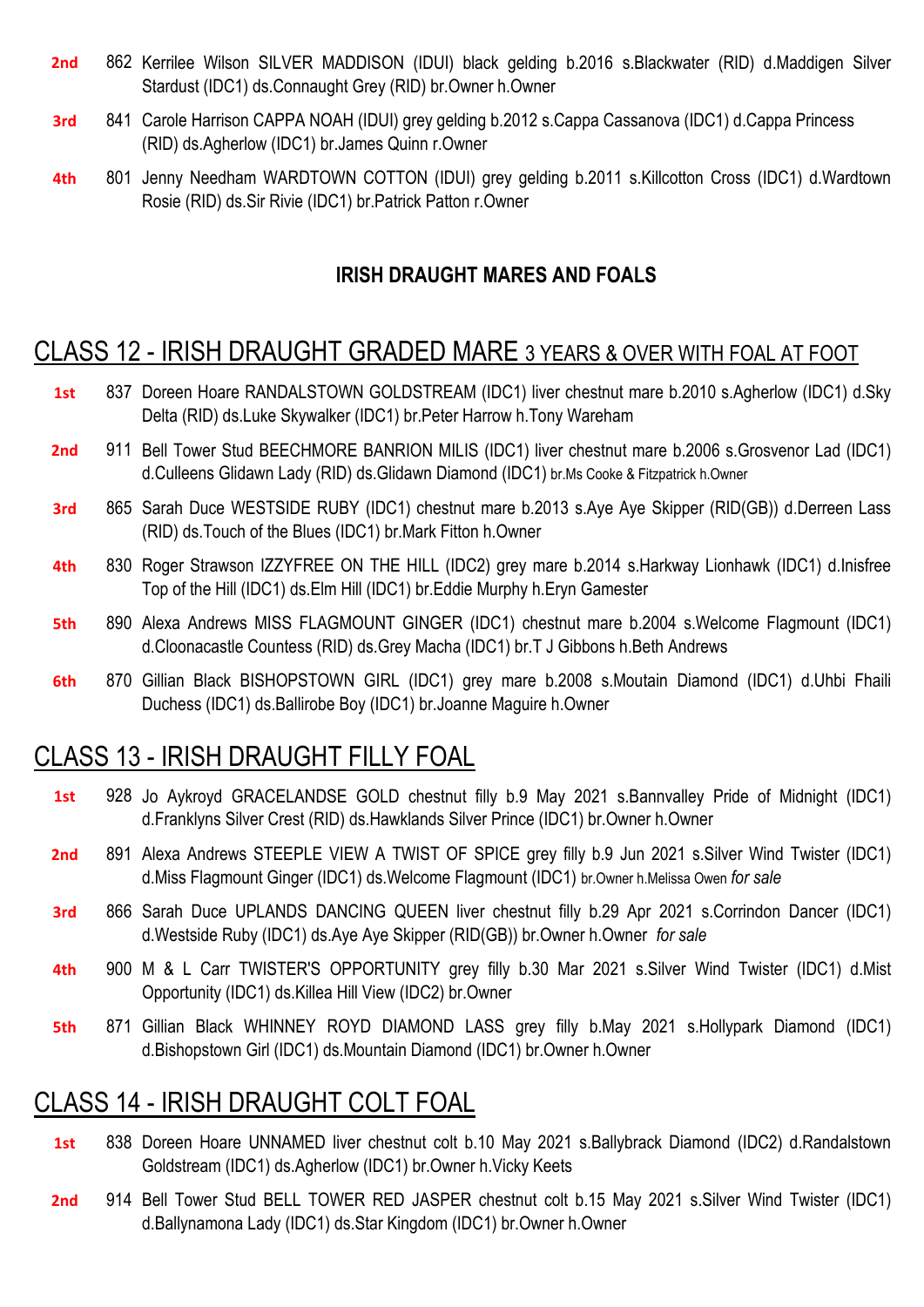## CLASS 15 - IRISH DRAUGHT GRADED MARE 4 YEARS & OVER BARREN OR IN FOAL

| 1st             | 854 Kay Ainsworth HEATHERDALE FINALITY (IDC1) grey mare b.2015 s.Balmoral's Charlie Boy (IDC1)<br>d. Franklyns Silver Crest (IDC1) ds. Hawklands Silver Prince (IDC1) br. Kay Chapman h. Owner |       |
|-----------------|------------------------------------------------------------------------------------------------------------------------------------------------------------------------------------------------|-------|
| 2 <sub>nd</sub> | 907 Caroline Saynor MOYLOUGH MELODY (IDC1) grey mare b.2015 s. Beechmore Silver Crest (IDC1) d. Oricon<br>Star (IDC1) ds. Star Kingdom (IDC1) br. George Burrowes h. Owner                     |       |
| 3rd             | 842 Doreen Hoare FRANKS MOONFLOWER (IDC1) grey mare b.2016 s.Gortfree Hero (IDC1) d.Gleneven Star<br>Light (RID) ds. Supreme Ginger (IDC1) br. Katy Martin h. Tony Wareham                     |       |
| 4th             | 844 Ann Western TOUX ULA (IDC1) chestnut mare b.2009 s.Caerba Legacy (IDC1) d.Maeve<br>ds.Huntingfield Proud Tim (IDC1) br.Owner h.Sharon Milne                                                | (RID) |
| 5th             | 916 Louise Wolstenholme CARRICKROCK FLAGMOUNT (IDC1) grey mare b.2016 s.Carrickrock Close Shave<br>(IDC1) d.Mossfort Star (RID) ds.Welcome Flagmount (IDC1) br.Martin Donnellan h.Owner        |       |
| 6th.            | 834 Janet Sarsfield HIGHFIELD ROSIE BAN (IDUI) grey mare b.2017 s.Carrickcottage Star (IDC1) d.Glorias Gaze                                                                                    |       |

#### **SNOWFORD GB BREEDING CLASS**

## CLASS 16 - SNOWFORD GB BREEDING

(IDC1) ds.Fintan Himself (IDC1) br.Breda Sheerin h.Owner

| 1st | 927 JJo Aykroyd FRANKLYNS SILVER CREST (RID) grey mare b.2004 s. Hawklands Silver Prince (IDC1) d. Lady<br>Crest (RID) ds. Rhyd's Sea Crest (IDC1) br. R E Shute h. Owner                                |
|-----|----------------------------------------------------------------------------------------------------------------------------------------------------------------------------------------------------------|
|     | 928 Jo Aykroyd GRACELANDSE GOLD chestnut filly b.9 May 2021 s. Bannvalley Pride of Midnight (IDC1)<br>d. Franklyns Silver Crest (RID) ds. Hawklands Silver Prince (IDC1) br. Owner h. Owner              |
| 2nd | 913 Kelly Gatland BALLYNAMONA LADY (IDC1) grey mare b.2010 s.Star Kingdom (IDC1) d.Clonmell Lass (RID)<br>ds.Donovan (IDC1) br.Sean Meleady h.Bell Tower Stud                                            |
|     | 914 Bell Tower Stud BELL TOWER RED JASPER chestnut colt b.15 May 2021 s. Silver Wind Twister (IDC1)<br>d.Ballynamona Lady (IDC1) ds.Star Kingdom (IDC1) br.Owner h.Owner                                 |
| 3rd | 890 Alexa Andrews MISS FLAGMOUNT GINGER (IDC1) chestnut mare b.2004 s. Welcome Flagmount (IDC1)<br>d. Cloonacastle Countess (RID) ds. Grey Macha (IDC1) br. T J Gibbons h. Beth Andrews                  |
|     | 891 Alexa Andrews STEEPLE VIEW A TWIST OF SPICE grey filly b.9 Jun 2021 s. Silver Wind Twister (IDC1)<br>d. Miss Flagmount Ginger (IDC1) ds. Welcome Flagmount (IDC1) br. Owner h. Melissa Owen for sale |
| 4th | 865 Sarah Duce WESTSIDE RUBY (IDC1) chestnut mare b.2013 s.Aye Aye Skipper (RID(GB)) d.Derreen Lass<br>(RID) ds. Touch of the Blues (IDC1) br. Mark Fitton h. Owner                                      |
|     | 866 Sarah Duce UPLANDS DANCING QUEEN liver chestnut filly b.29 Apr 2021 s.Corrindon Dancer (IDC1)<br>d. Westside Ruby (IDC1) ds. Aye Aye Skipper (RID(GB)) br. Owner h. Owner                            |
| 5th | 899 M & L Carr MIST OPPORTUNITY (IDC1) grey mare b.2009 s. Killea Hill View (IDC2) d. Raferagh Ivy May (RID)<br>ds.Mourne Mountain Star (IDC1) br.Kevin Ryan                                             |
|     | 900 M & L Carr TWISTER'S OPPORTUNITY grey filly b.30 Mar 2021 s. Silver Wind Twister d. Mist Opportunity<br>(IDC1) ds. Killea Hill View (IDC2) br. Owner                                                 |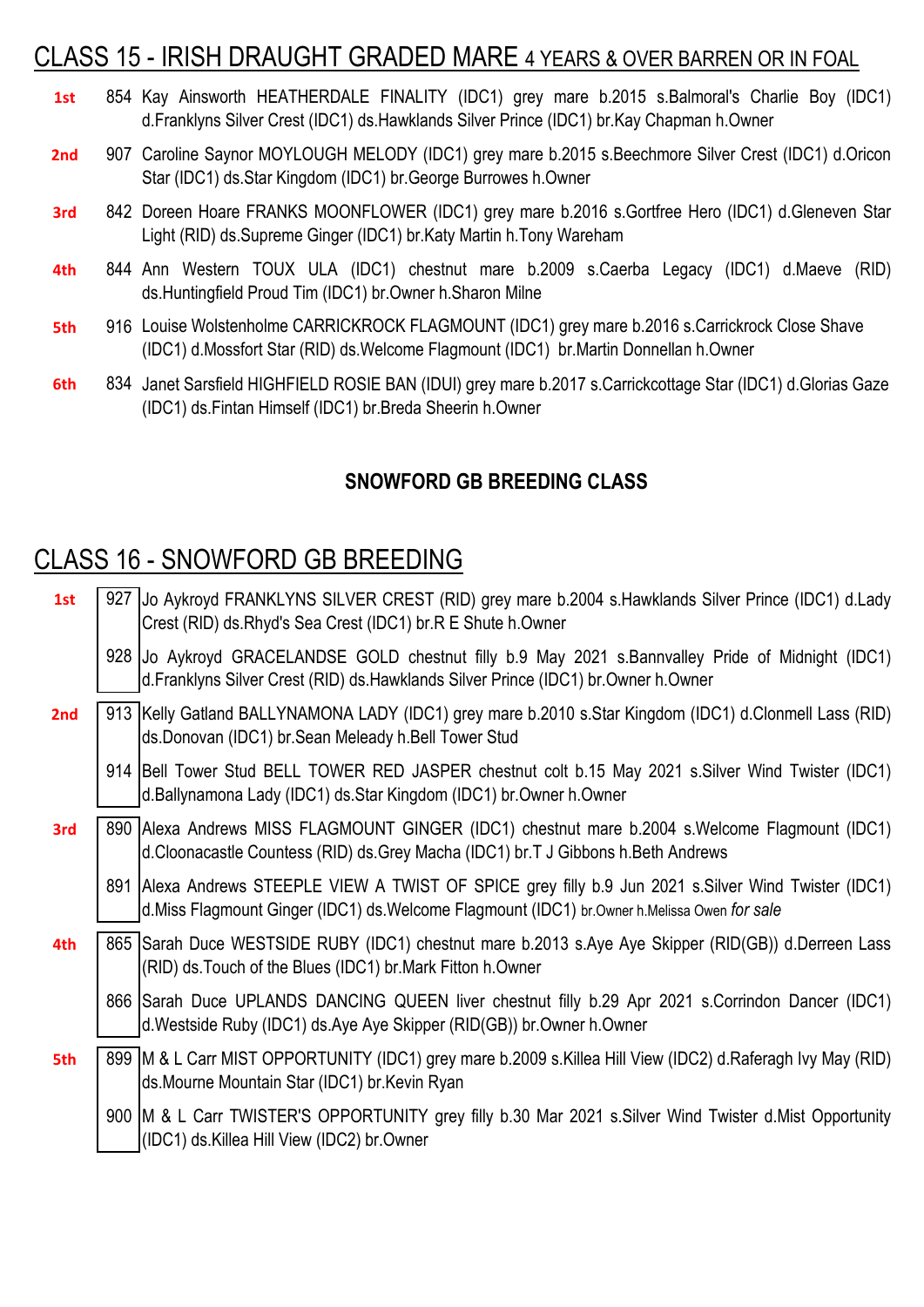#### **PURE IRISH DRAUGHTS MARE OF THE FUTURE CLASS**

## CLASS 17 - IRISH DRAUGHT MARE OF THE FUTURE

- **1st** 907 Caroline Saynor MOYLOUGH MELODY (IDC1) grey mare b.2015 s.Beechmore Silver Crest (IDC1) d.Oricon Star (IDC1) ds.Star Kingdom (IDC1) br.George Burrowes h.Owner
- **2nd** 842 Doreen Hoare FRANKS MOONFLOWER (IDC1) grey mare b.2016 s.Gortfree Hero (IDC1) d.Gleneven Star Light (RID) ds.Supreme Ginger (IDC1) br.Katy Martin h.Tony Wareham
- **3rd** 809 Richard & Claire Chandler HAYSIDE BRITANIA (IDC1) chestnut mare b.2016 s.Corrindon Dancer (IDC1) d.Rievaulx Phoenix (RID) ds.Knockboy Hero (IDC1) br.Owner h.Bruce Langley-McKim
- **4th** 848 Maria Williams THE DIADEM OF MOURNE (IDUI) grey mare b.2016 s.King of Mourne (IDC1) d.Killcotton Crest (IDC1) ds.Killcotton Cross (IDC1) br.P & A Milligan h.Sophie Williams
- **5th** 854 Kay Ainsworth HEATHERDALE FINALITY (IDC1) grey mare b.2015 s.Balmoral's Charlie Boy (IDC1) d.Franklyns Silver Crest (IDC1) ds.Hawklands Silver Prince (IDC1) br.Kay Chapman h.Owner
- **6th** 867 Michael Roebuck MOUNTBRISCOE SKYELOUGH (IDC1) grey mare b.2016 s.Moylough Bouncer (IDC1) d.Fairhill Sky (RID) ds.Uibh Fhaili (IDC1) br.Margaret Edgill h.Owner

#### **THORPELEY STUD AMATEUR RIDDEN IRISH DRAUGHT**

## CLASS 28 - THORPELEY STUD AMATEUR RIDDEN IRISH DRAUGHT

- **Finalist** 828 Alexia Bell CORRABAUN KINGDOM (IDC4) grey gelding b.2010 s.Cappa Cochise (IDC1) d.Corrabaun Girl (RID) ds.Star Kingdom (IDC1) br.Michael Finnerty r.Kathryn Riddle
- **Finalist** 857 Jonathan Fryer FUERTY EMPEROR (IDUI) grey gelding b.2012 s.Welcome Emperor (IDC1) d.Fuerty Grey Mist (IDC2) ds.Carrickrock Close Shave (IDC1) br.Michael Bailey r.Owner
- **Finalist** 859 Tracey Huntington JUST FINN (RID) chestnut gelding b.2009 s.Finns Clover Inn (IDC1) d.Bredagh Rose (RID) ds.Corran Ginger (IDC1) br.Edward Rawon r.Owner
- **Finalist** Eric Petty REBEL ROCK (RID) grey gelding b.2005 s.Huntingfield Rebel (IDC1) d.Crosstown Annie (RID) ds.Crosstown Dancer (IDC1) br.Fintan Branigan r.Caroline Champion
- **Finalist** 869 Rebecca Collins DOWDSTOWN PURPLE (IDUI) grey gelding b.2015 s.Crosstown Dancer (IDC1) d.Dowdstown Jane (RID) ds.Silver Granite (IDC1) br.James Hoare r.Jane Collins
- **Finalist** 877 Hayley McInnes SARN SHEPHERDS HILL (IDC4) chestnut gelding b.2013 s.Pembroke Royal Blue (RID(GB)) d.Kensons Millicent (RID) ds.Western Sun (IDC1) br.Delyth Roberts r.Eve Redfern
- **Finalist** 886 Victoria Prescott MASTER FLINT (IDUI) chestnut gelding b.2012 s.Crosstown Dancer (IDC1) d.Welcome Rivie (IDC1) ds.Sir Rivie (IDC1) br.Imelda Moran r.Owner
- **Finalist** 888 Enid Lord NIGHT LIFE (IDC1) grey mare b.2013 s.Welcome Emeror (IDC1) d.Liskillen Princess (IDC1) ds.Donovan (IDC1) br.J Hennelly r.Owner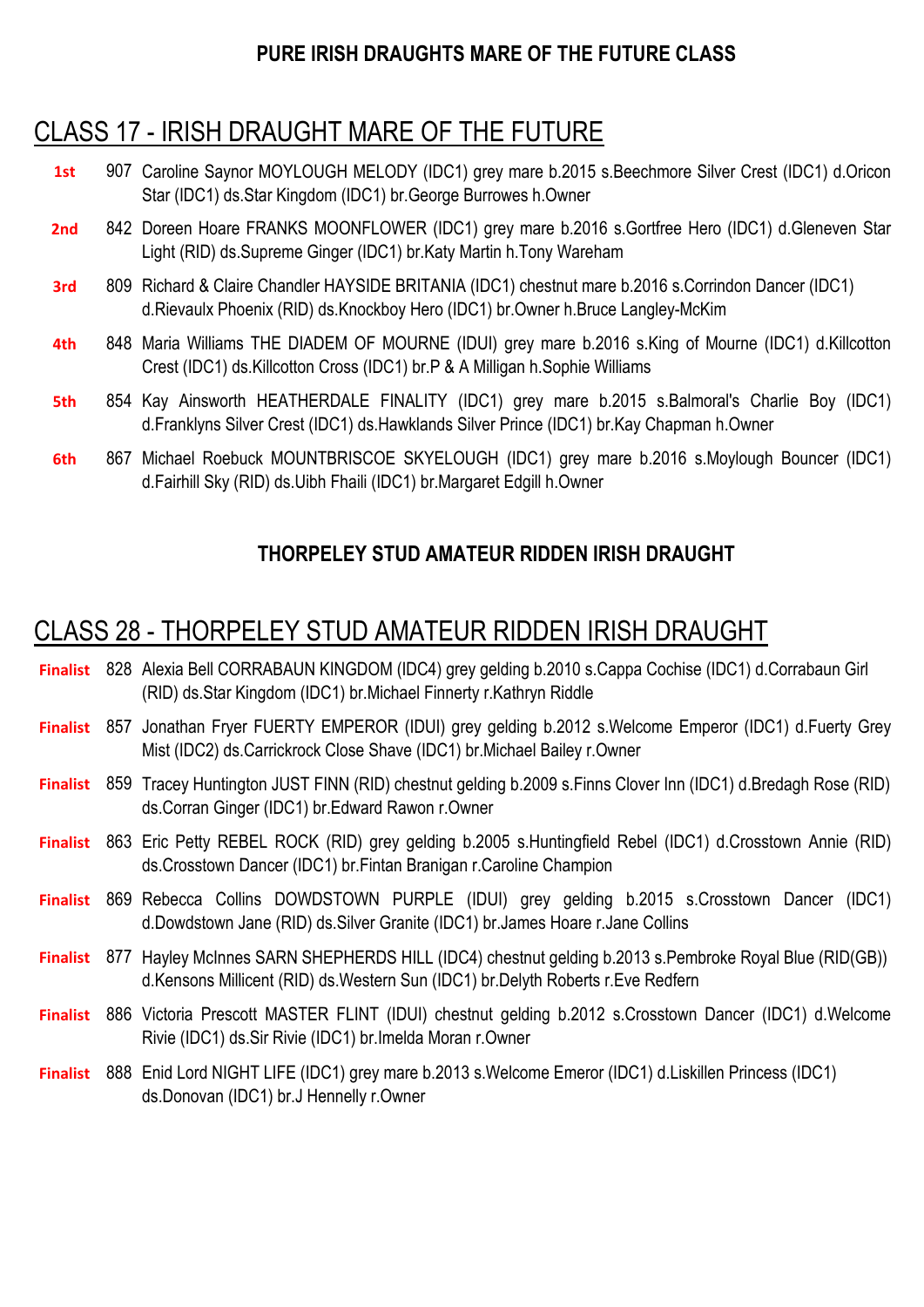## CLASS 29 - RIDDEN IRISH DRAUGHT 4-6 YEARS

- **1st** 869 Rebecca Collins DOWDSTOWN PURPLE (IDUI) grey gelding b.2015 s.Crosstown Dancer (IDC1) d.Dowdstown Jane (RID) ds.Silver Granite (IDC1) br.James Hoare r.Jane Collins
- **2nd** 848 Maria Williams THE DIADEM OF MOURNE (IDUI) grey mare b.2016 s.King of Mourne (IDC1) d.Killcotton r Crest (IDC1) ds.Killcotton Cross (IDC1) br.P & A Milligan r.Sophie Williams
- **3rd** 885 Stella Chetcuti WINDY CARRICK CLOVER (IDUI) chestnut gelding b.2017 s.Carrick Cottage Star (IDC1) d.Windtown Rose (IDC4) ds.Fintan Himself (IDC1) br.Eileen Smullen r.Owner
- **4th** 876 Georgina Steele SAMJEN CHARLIE (IDUI) grey gelding b.2016 s.Mountain Diamond (IDC1) d.The Young Lady (RID) ds.Holycross (IDC!) br.Maura Walsh r.Owner
- **5th** 874 Jayde Firth HOLLYROCK MARIEA (IDC1) grey mare b.2016 s.Moutain Diamond (IDC1) d.Holly Mariea (RID) ds.Shenandoah Prince Holly (IDC1) br.Martin Connors r.Owner

## CLASS 30 - RIDDEN IRISH DRAUGHT 7 YEARS AND OVER

- **1st** 857 Jonathan Fryer FUERTY EMPEROR (IDUI) grey gelding b.2012 s.Welcome Emperor (IDC1) d.Fuerty Grey Mist (IDC2) ds.Carrickrock Close Shave (IDC1) br.Michael Bailey r.Lauren Hill
- **2nd** 886 Victoria Prescott MASTER FLINT (IDUI) chestnut gelding b.2012 s.Crosstown Dancer (IDC1) d.Welcome Rivie (IDC1) ds.Sir Rivie (IDC1) br.Imelda Moran r.Owner
- **3rd** 841 Carole Harrison CAPPA NOAH (IDUI) grey gelding b.2012 s.Cappa Cassanova (IDC1) d.Cappa Princess (RID) ds.Agherlow (IDC1) br.James Quinn r.Owner
- **4th** 897 Kate Chambers PAGESTOWN PRINCIPAL (IDUI) chestnut gelding b.2013 s.Crosstown Dancer (IDC1) d.Liskillen Harmony (RID) ds.Pride of Glenogra (IDC1) br.Aiden Travers r.Jody Sole
- **5th** 877 Hayley McInnes SARN SHEPHERDS HILL (IDC4) chestnut gelding b.2013 s.Pembroke Royal Blue (RID(GB)) d.Kensons Millicent (RID) ds.Western Sun (IDC1) br.Delyth Roberts r.Eve Redfern
- **6th** 805 Julie Harvey PEMBROKE FIREFOX (IDC4) Chestnut gelding b.2013 s.Pembroke Royal Blue (RIDGB) d.Tors Little Assumpta (RID) ds.Roma Diamond Skip (IDC1) br.Mrs C & Miss H Davies r.Owner

## CLASS 31 - OPEN RIDDEN SMALL not exceeding 158cm (15 2hh)

- **1st** 858 Victoria Thorp KAVANAGHS REDHOUSE STANLEY (IDUI) grey gelding b.2012 s.Moutain Diamond (IDC1) d.Reaska Applause (RID) ds.Huntingfield Rebel (IDC1) br.Liam McDonagh r.Owner
- **2nd** 814 Kelda Stewart RANDALSTOWN JUST IRISH (IDC1) chestnut mare b.2010 s.Cappa Cochise (IDC1) d.Diamond Cailin (RID) ds.Welcome Diamond (IDC1) br.Peter Reilly r.Katie-Jo Nixon
- **3rd** 896 Lisa Brooksbank OSH DREAM DANCER (IDC1) liver chestnut mare b.2015 s.Crosstown Dancer (IDC1) d.Island Dream (RID) ds.Golden Trump (IDC1) br.Alan O'Brien r.Owner

## CLASS 32 - OPEN RIDDEN COB including MAXI COBS

- **1st** 858 Victoria Thorp KAVANAGHS REDHOUSE STANLEY (IDUI) grey gelding b.2012 s.Moutain Diamond (IDC1) d.Reaska Applause (RID) ds.Huntingfield Rebel (IDC1) br.Liam McDonagh r.Owner
- **2nd** 841 Carole Harrison CAPPA NOAH (IDUI) grey gelding b.2012 s.Cappa Cassanova (IDC1) d.Cappa Princess (RID) ds.Agherlow (IDC1) br.James Quinn r.Owner
- **3rd** 828 Alexia Bell CORRABAUN KINGDOM (IDC4) grey gelding b.2010 s.Cappa Cochise (IDC1) d.Corrabaun Girl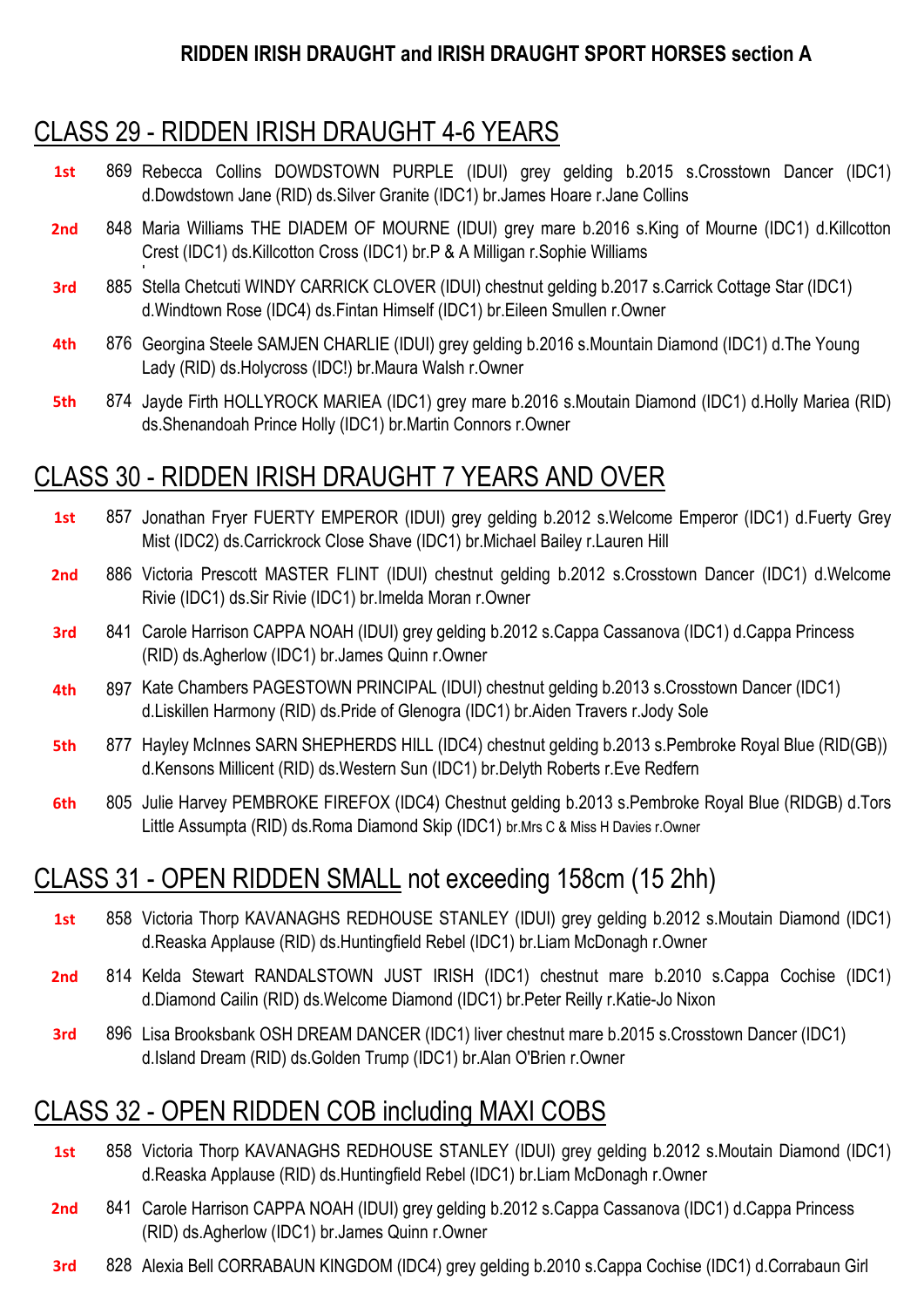(RID) ds.Star Kingdom (IDC1) br.Michael Finnerty r.Kathryn Riddle

- **4th** 930 Victoria Wilson WRECK IT RALPH (ISH) grey gelding b.2009 s.Granit Hero (IDC2) d.Dancing Ladie (ISH) ds.Willie Joe (IRE) br.D Coughlan r.Owner
- **5th** 845 Margaret Green COOLOWEN (IDUI) chestnut gelding b.2014 s.Carrickrock Close Shave (IDC1) d.Star of Dangan (AID) ds.Fast Silver (IDC1) br.Patrick Cogavin r.Nicola Keating Bell
- **6th** 874 Jayde Firth HOLLYROCK MARIEA (IDC1) grey mare b.2016 s.Moutain Diamond (IDC1) d.Holly Mariea (RID) ds.Shenandoah Prince Holly (IDC1) br.Martin Connors r.Owner

#### **RIDDEN IRISH DRAUGHT and IRISH DRAUGHT SPORT HORSES section B**

## CLASS 33 - RIDDEN VETERAN 15 YEARS AND OVER

- **1st** 863 Eric Petty REBEL ROCK (RID) grey gelding b.2005 s.Huntingfield Rebel (IDC1) d.Crosstown Annie (RID) ds.Crosstown Dancer (IDC1) br.Fintan Branigan r.Caroline Champion
- 2nd 826 Gill Keeton INDEPENDENCE (SHR) grey gelding b.1994 s.Touch of the Blues (IDC1) d.Kepwick Sally (IDX) br.M Simpson r.Owner

## CLASS 34 - OPEN SIDE SADDLE

1st 850 Susan Hill SHANBALLY KINGS ROCK (SPR) chestnut gelding b.2011 s. Pride of Meath (IDC1) d. Belclare Skip br.John Scully r.Victoria Hannington

## CLASS 36 - RIDDEN ID SPORT HORSE 7 YEARS AND OVER

- **1st** 906 Karen Scott WAY OUT STAR (SPR) grey mare b.2008 s.Dungimmon Star King (IDC2) d.Way Out (ISH) ds.Chillout (ISH) br.Patrick Kavanagh r.Owner
- 2nd 930 Victoria Wilson WRECK IT RALPH (ISH) grey gelding b.2009 s.Granit Hero (IDC2) d.Dancing Ladie (ISH) ds.Willie Joe (IRE) br.D Coughlan r.Owner
- **3rd** 804 Amanda Benson SCARRAGH SUN RICH (SPR) grey gelding b.2014 s.WRS Sun Rich (IDC2) d.Scarragh Lass (RID) ds.Filice De Champeix (Anglo Arab) br.Aiden O'Brien r.Jessica Gundry
- **4th** 864 Diane Hart FIDDANCOYLE BOUNZAR (SPR) bay gelding b.2013 s.Nazar (TB) d.Ashmores Zoe (RID) ds.Grange Bouncer (IDC1) br.Stuart Collier r.Owner
- **5th** 846 Nicola Bell DONAMON CELTIC CLOVER (ISH) bay mare b.2014 s.Hallo Picasso (ISH) d.Moneen Celtic Aran (ISH) ds.Aron (FB) br.Stephen McDermott r.Owner

#### **WORKING HUNTER CLASSES**

## CLASS 37 - NOVICE WORKING HUNTER fences not to exceed 90cms (3ft 0ins)

- 1st 896 Lisa Brooksbank OSH DREAM DANCER (IDC1) liver chestnut mare b.2015 s.Crosstown Dancer (IDC1) d.Island Dream (RID) ds.Golden Trump (IDC1) br.Alan O'Brien r.Lorna Madden
- **2nd=** 802 Amanda Benson BALLINGEARY BUSTER (IDUI) grey gelding b.2013 s.Luke Skywalker (IDC1) d.Dominico (RID) ds.Holycross (IDC1) br.Seamus Lucey r.Owner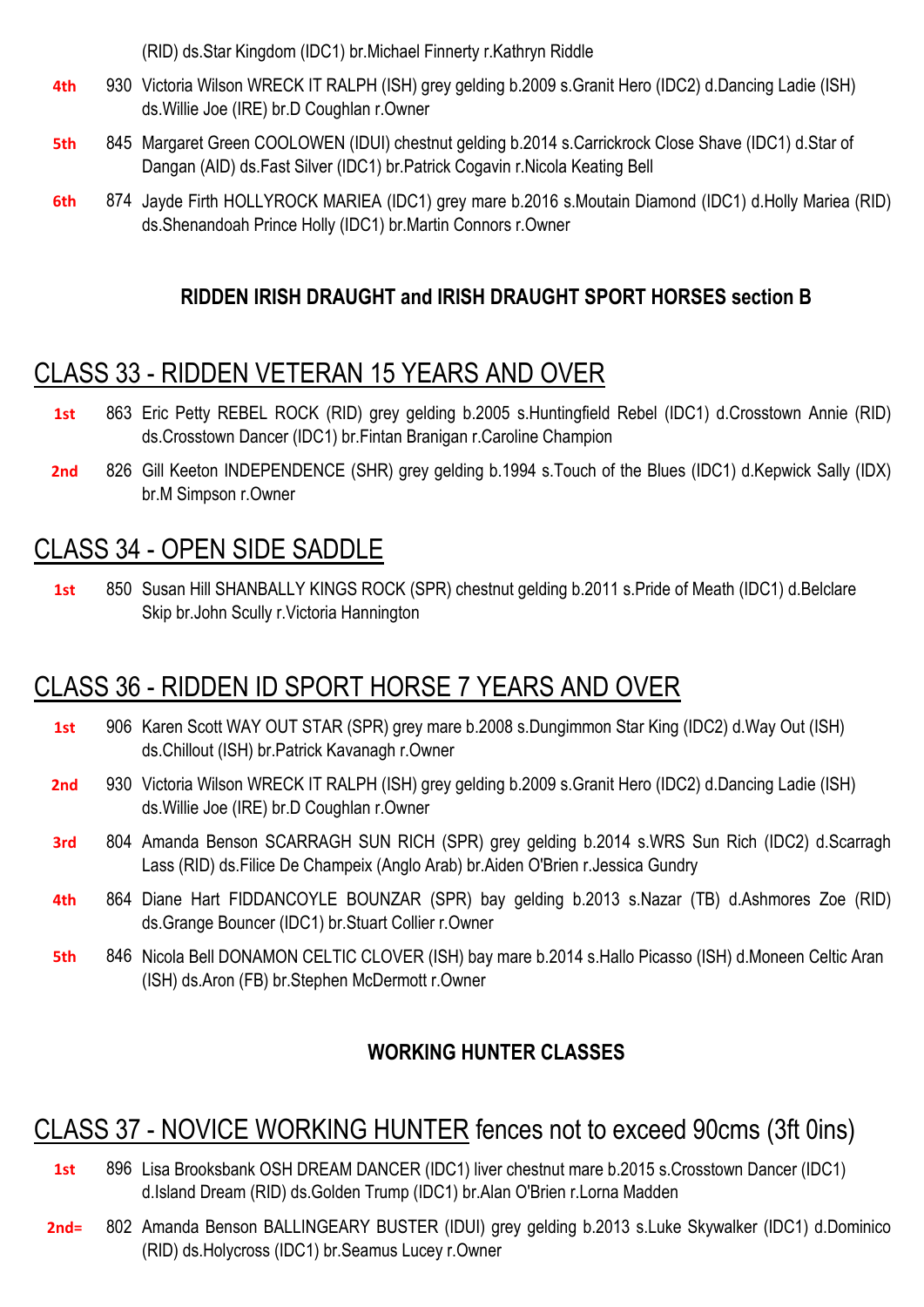- **2nd=** 827 Kathryn Hughes ESTAS DIAMOND (IDUI) grey mare b.2012 s.Clew Bay Bouncer (IDC1) d.Key to the Kingdom (RID) ds.Star Kingdom (IDC1) br.Richella Murphy r.Owner
- **4th** 864 Diane Hart FIDDANCOYLE BOUNZAR (SPR) bay gelding b.2013 s.Nazar (TB) d.Ashmores Zoe (RID) ds.Grange Bouncer (IDC1) br.Stuart Collier r.Roy Hart
- **5th** 821 Karen Pearson TOUCHSTONE SKYFALL (IDC4) grey gelding b.2012 s.Gurraun Golden Eye (IDC1) d.Lough View Anita (RID) ds.Silver Skip (IDC1) br.Kevin Horsfall r.Owner
- **6th** 846 Nicola Bell DONAMON CELTIC CLOVER (ISH) bay mare b.2014 s.Hallo Picasso (ISH) d.Moneen Celtic Aran (ISH) ds.Aron (FB) br.Stephen McDermott r.Owner

## CLASS 38 - OPEN WORKING HUNTER fences not to exceed 110cms (3ft 6ins)

- **1st** 896 Lisa Brooksbank OSH DREAM DANCER (IDC1) liver chestnut mare b.2015 s.Crosstown Dancer (IDC1) d.Island Dream (RID) ds.Golden Trump (IDC1) br.Alan O'Brien r.Lorna Madden
- **2nd** 860 Nicola Shields GREEN HILL ECLIPSE (SPR) grey gelding b.2011 s.Womanizer (KWPN) d.Callaghy Beauty (SHR) ds.Coevers Diamond Boy (ISH) br.Tomas Minogue r.Claire Richardson

#### **IRISH DRAUGHT WORKING EQUITATION CLASS**

## CLASS 39 - THE JEANIE TOLSON MEMORIAL WORKING EQUITATION

- **1st** 827 Kathryn Hughes ESTAS DIAMOND (IDUI) grey mare b.2012 s.Clew Bay Bouncer (IDC1) d.Key to the Kingdom (RID) ds.Star Kingdom (IDC1) br.Richella Murphy r.Owner
- 2nd 821 Karen Pearson TOUCHSTONE SKYFALL (IDC4) grey gelding b.2012 s.Gurraun Golden Eye (IDC1) d.Lough View Anita (RID) ds.Silver Skip (IDC1) br.Kevin Horsfall r.Owner
- **3rd** 814 Kelda Stewart RANDALSTOWN JUST IRISH (IDC1) chestnut mare b.2010 s.Cappa Cochise (IDC1) d.Diamond Cailin (RID) ds.Welcome Diamond (IDC1) br.Peter Reilly r.Katie-Jo Nixon
- **4th** 897 Kate Chambers PAGESTOWN PRINCIPAL (IDUI) chestnut gelding b.2013 s.Crosstown Dancer (IDC1) d.Liskillen Harmony (RID) ds.Pride of Glenogra (IDC1) br.Aiden Travers r.Jody Sole
- **5th** 802 Amanda Benson BALLINGEARY BUSTER (IDUI) grey gelding b.2013 s.Luke Skywalker (IDC1) d.Dominico (RID) ds.Holycross (IDC1) br.Seamus Lucey r.Owner
- **6th** 822 Hannah Norris RED ORBIT (IDUI) chestnut gelding b.2013 s.Barracaberry Orbit (RID) d.Biggeras Rebel Girl (IDC1) ds.Huntingfield Rebel (IDC1) br.Peter Reilly r.Owner

#### **UNAFFILIATED DRESSAGE**

## CLASS 40 - BRITISH DRESSAGE PRELIMINARY 12 (2005) Restricted

- **1st** 918 Nick & Laura Edwards LAIGHLANDS CAOL LOCH AILLSE (IDC1) chestnut mare b.2014 s.Classic Scott (IDC1) d.Stoneygate Contessa (RID) ds.Enniskeane Pride (IDC1) br.A & O Webster h.Kerry Sedgewick
- 2nd 905 Clare Simper GLEANN RUA SOUL MATE (IDUI) grey gelding b.2012 s.King of Mourne (IDC1) d.Millhollow Silver Shadow (RID) ds.Annagdown Star (IDC1) br.Moira McKenna r.Owner
- **3rd** 841 Carole Harrison CAPPA NOAH (IDUI) grey gelding b.2012 s.Cappa Cassanova (IDC1) d.Cappa Princess (RID) ds.Agherlow (IDC1) br.James Quinn r.Owner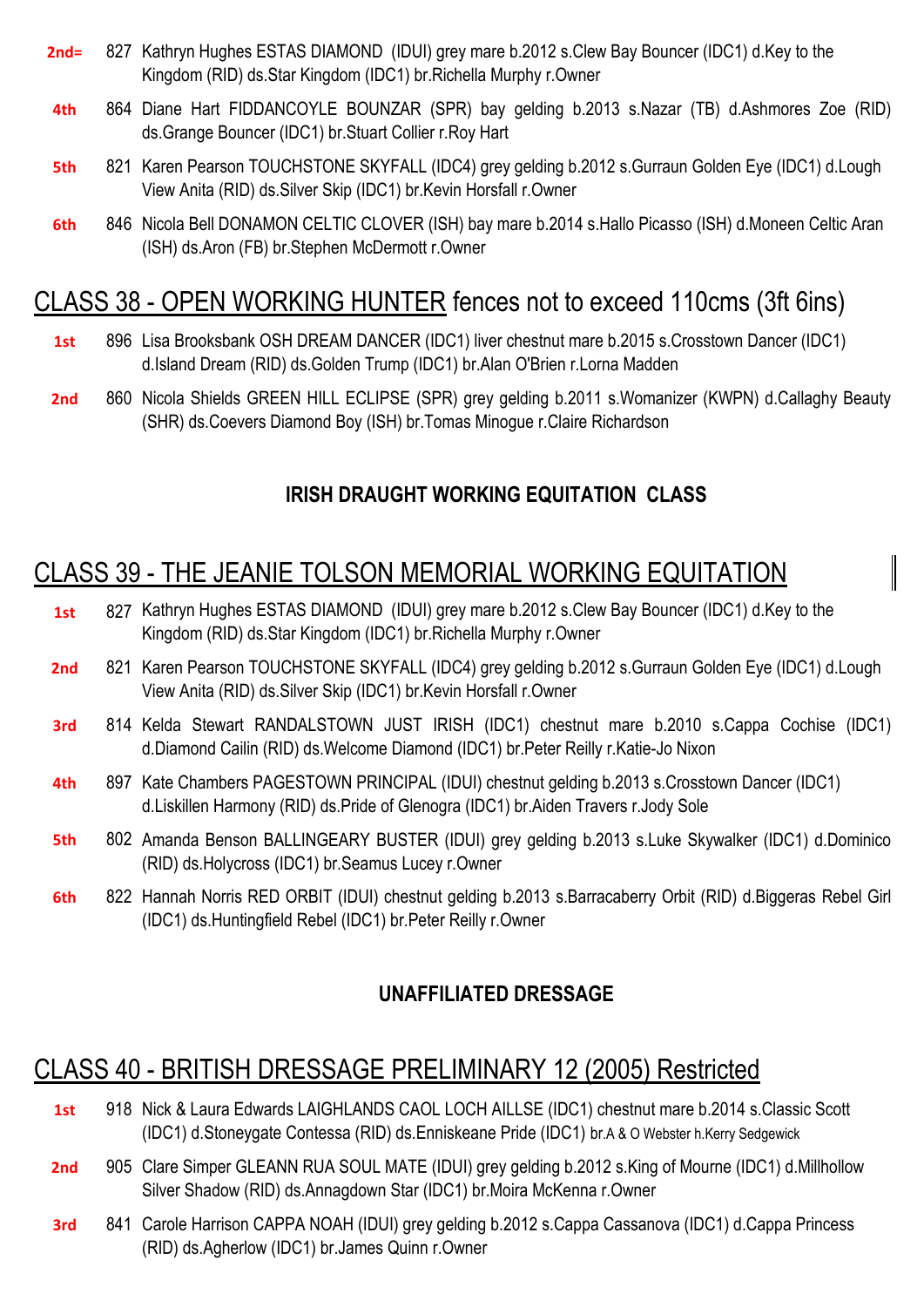**4th** 864 Diane Hart FIDDANCOYLE BOUNZAR (SPR) bay gelding b.2013 s.Nazar (TB) d.Ashmores Zoe (RID) ds.Grange Bouncer (IDC1) br.Stuart Collier r.Owner

### CLASS 41 - BRITISH DRESSAGE PRELIMINARY 12 (2005) Open

- **1st** 808 Emma Harrison BIRTHDAY GIRL (SHR) bay mare b.2001 s.Anglesey Diamond (SHR) d.Mistress of the Manor ds.Aspect (TB) br.Miss J Clayton r.Owner
- 2nd 902 Kerry Ryan GRACELANDSE WILMA (IDC4) chestnut mare b.2014 s.Banvalley Pride of Midnight (IDC1) d.Chloe (RID) ds.Fintan Himself (IDC1) br.Jo Aykroyd r.Owner
- **3rd** 859 Tracey Huntington JUST FINN (RID) chestnut gelding b.2009 s.Finns Clover Inn (IDC1) d.Bredagh Rose (RID) ds.Corran Ginger (IDC1) br.Edward Rawon r.Owner
- **4th** 853 Abigail Shepherd HUNTERS SILVER MOON (IDUI) grey gelding b.2013 s.Barracaberry Orbit (RID) d.Goldsmith Country Lady Mary (IDC1) ds.Castana (IDC1) br.Aidan Flanagan r.Owner
- **5th** 887 Jill Marsden INDIGO MORNING STAR (IDC1) grey mare b.2012 s.Avanti Amorous Archie (RID(GB)) d.Indigo Macha Dawn (IDC1) ds.Ladys Tralee Raj (RID) br.Janet George r.Owner

## CLASS 42 - BRITISH DRESSAGE NOVICE 28 (2008) Restricted

- **1st** 808 Emma Harrison BIRTHDAY GIRL (SHR) bay mare b.2001 s.Anglesey Diamond (SHR) d.Mistress of the Manor ds.Aspect (TB) br.Miss J Clayton r.Owner
- 2nd 902 Kerry Ryan GRACELANDSE WILMA (IDC4) chestnut mare b.2014 s.Banvalley Pride of Midnight (IDC1) d.Chloe (RID) ds.Fintan Himself (IDC1) br.Jo Aykroyd r.Owner
- **3rd** 930 Victoria Wilson WRECK IT RALPH (ISH) grey gelding b.2009 s.Granit Hero (IDC2) d.Dancing Ladie (ISH) ds.Willie Joe (IRE) br.D Coughlan r.Owner
- **4th** 910 Colleen Eccles TOUCHSTONE GOLDFINGER (IDC4) grey gelding b.2014 s.Gurraun Golden Eye (IDC1) d.Lough View Anita (RID) ds.Silver Skip (IDC1) br.Kevin Horsfall r.Owner

### CLASS 43 - BRITISH DRESSAGE NOVICE 28 (2008) Open

- **1st** 906 Karen Scott WAY OUT STAR (SPR) grey mare b.2008 s.Dungimmon Star King (IDC2) d.Way Out (ISH) ds.Chillout (ISH) br.Patrick Kavanagh r.Owner
- **2nd** 875 Emma Gilbert BLESSINGTON ROSE (IDUI) grey mare b.2011 s.Cappa Cassanova (IDC1) d.Cregmore Warrior (RID) ds.Golden Warrior (RID) br.Joseph Burke r.Owner

### CLASS 44 - BRITISH DRESSAGE ELEMENTARY 49 (2009) Open

**1st** 875 Emma Gilbert BLESSINGTON ROSE (IDUI) grey mare b.2011 s.Cappa Cassanova (IDC1) d.Cregmore Warrior (RID) ds.Golden Warrior (RID) br.Joseph Burke r.Owner

#### **CHAMPIONSHIPS**

### CH1 - RIDDEN CHAMPIONSHIP

- **Ch** 869 Rebecca Collins DOWDSTOWN PURPLE (IDUI) grey gelding b.2015 s.Crosstown Dancer (IDC1) d.Dowdstown Jane (RID) ds.Silver Granite (IDC1) br.James Hoare r.Jane Collins
- **Res** 857 Jonathan Fryer FUERTY EMPEROR (IDUI) grey gelding b.2012 s.Welcome Emperor (IDC1) d.Fuerty Grey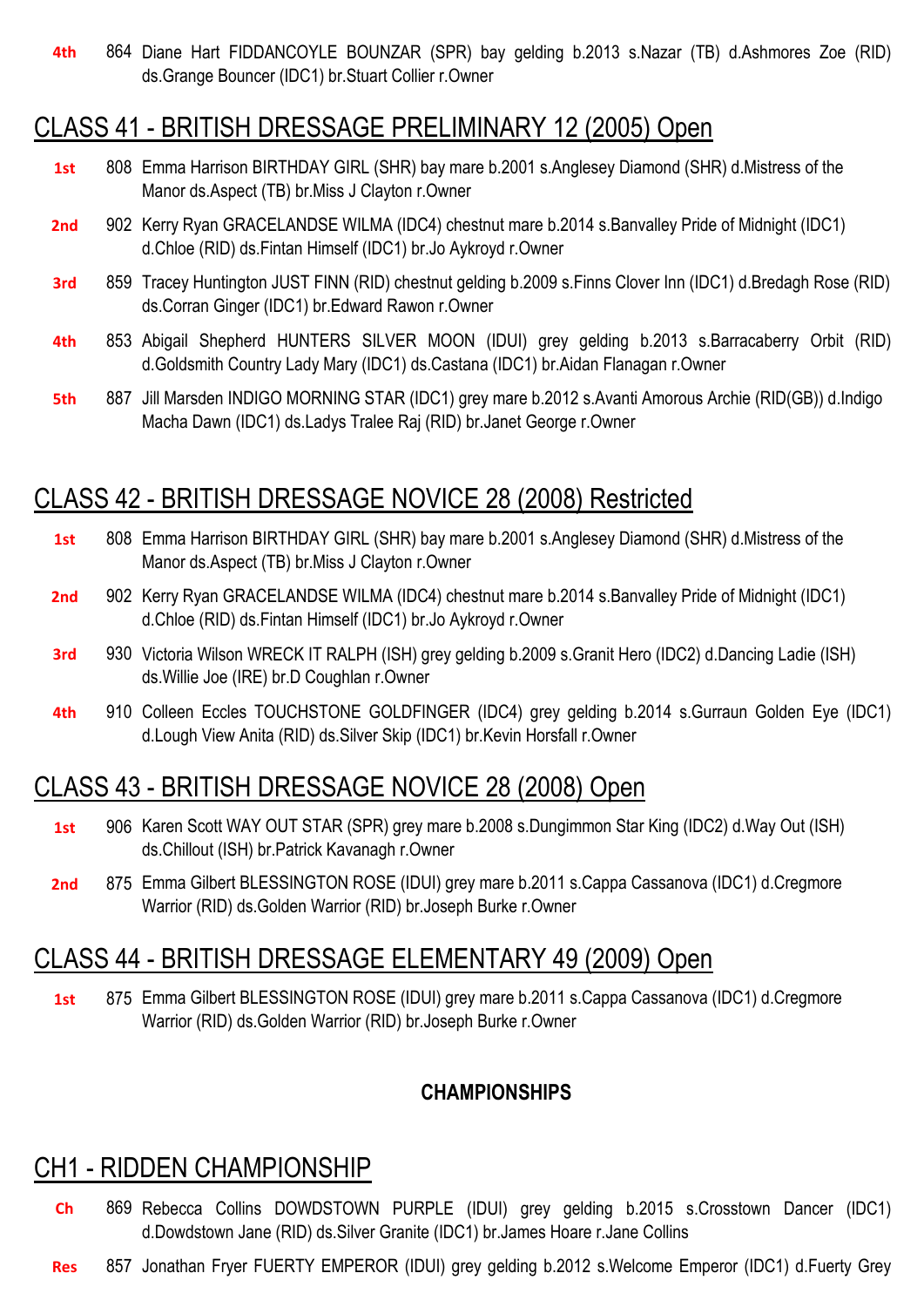#### CH2 - IRISH DRAUGHT YOUNGSTOCK FEMALE CHAMPIONSHIP

- **Ch** 849 Maria Williams SILVER LILY OF MOURNE (IDUI) grey filly b.2018 s.King of Mourne (IDC1) d.Killcotton Crest (IDC1) ds.Killcotton Cross (IDC1) br.P & A Milligan h.Danielle Williams
- **Res** 839 Danielle French GRACELANDSE PEBBLES (IDUI) grey filly b.2020 s.Banvalley Pride of Midnight (IDC1) d.Chloe (RID) ds.Fintan Himself (IDC1) br.Jo Aykroyd h.Owner

### CH3 - IRISH DRAUGHT YOUNGSTOCK MALE CHAMPIONSHIP

- **Ch** 847 Sophie Williams THE PRINCE OF MOURNE (IDUI) grey colt b.2020 s.Kig of Mourne (IDC1) d.Killcotton Crest (IDC1) ds.Killcotton Cross (IDC1) br.P & A Milligan h.Owner
- **Res** 933 M & J Cornthwaite BOWLAND ROYAL SILVER (IDUI) grey colt b.2019 s.Silver Jasper (RID) d.Bowland Royal Slipper (IDC2) ds.Alice's Diamond Slipper br.Owner

### CH4 - ID SPORT HORSE CHAMPIONSHIP

- **Ch** 908 Kylie Knowles KMOSCAR SUPREME DANCER (SPR) dark bay filly b.2020 s.Corrindon Dancer (IDC1) d.Faye Thornton ds.Lotation br.Ownerh.Owner
- **Res** 823 Deborah Paul QUEEN BEE (SPR) liver chestnut filly b.2019 s.Mountain Poetic Justice (SPR) d.Killossery Corgary Penny (TSR) ds.Loughehoe Guy br.Owner h.Hannah Norris

### CH 5 - IRISH DRAUGHT MARE CHAMPIONSHIP

- **Ch** 854 Kay Ainsworth HEATHERDALE FINALITY (IDC1) grey mare b.2015 s.Balmoral's Charlie Boy (IDC1) d.Franklyns Silver Crest (IDC1) ds.Hawklands Silver Prince (IDC1) br.Kay Chapman h.Owner
- Res 907 Caroline Saynor MOYLOUGH MELODY (IDC1) grey mare b.2015 s.Beechmore Silver Crest (IDC1) d.Oricon Star (IDC1) ds.Star Kingdom (IDC1) br.George Burrowes h.Owner

### CH6 - IRISH DRAUGHT FOAL CHAMPIONSHIP

- **Ch** 838 Doreen Hoare UNNAMED liver chestnut colt b.10 May 2021 s.Ballybrack Diamond (IDC2) d.Randalstown Goldstream (IDC1) ds.Agherlow (IDC1) br.Owner h.Vicky Keets
- **Res** 928 Jo Aykroyd GRACELANDSE GOLD chestnut filly b.9 May 2021 s.Bannvalley Pride of Midnight (IDC1) d.Franklyns Silver Crest (RID) ds.Hawklands Silver Prince (IDC1) br.Owner h.Owner

#### CH7 - THORPELEY STUD ID AMATEUR RIDDEN CHAMPIONSHIP

- **Ch** 886 Victoria Prescott MASTER FLINT (IDUI) chestnut gelding b.2012 s.Crosstown Dancer (IDC1) d.Welcome Rivie (IDC1) ds.Sir Rivie (IDC1) br.Imelda Moran r.Owner
- **Res** 869 Rebecca Collins DOWDSTOWN PURPLE (IDUI) grey gelding b.2015 s.Crosstown Dancer (IDC1) d.Dowdstown Jane (RID) ds.Silver Granite (IDC1) br.James Hoare r.Jane Collins
- **3rd** 857 Jonathan Fryer FUERTY EMPEROR (IDUI) grey gelding b.2012 s.Welcome Emperor (IDC1) d.Fuerty Grey Mist (IDC2) ds.Carrickrock Close Shave (IDC1) br.Michael Bailey r.Lauren Hill
- **4th** 877 Hayley McInnes SARN SHEPHERDS HILL (IDC4) chestnut gelding b.2013 s.Pembroke Royal Blue (RID(GB)) d.Kensons Millicent (RID) ds.Western Sun (IDC1) br.Delyth Roberts r.Eve Redfern
- **5th** 888 Enid Lord NIGHT LIFE (IDC1) grey mare b.2013 s.Welcome Emeror (IDC1) d.Liskillen Princess (IDC1) ds.Donovan (IDC1) br.J Hennelly r.Owner